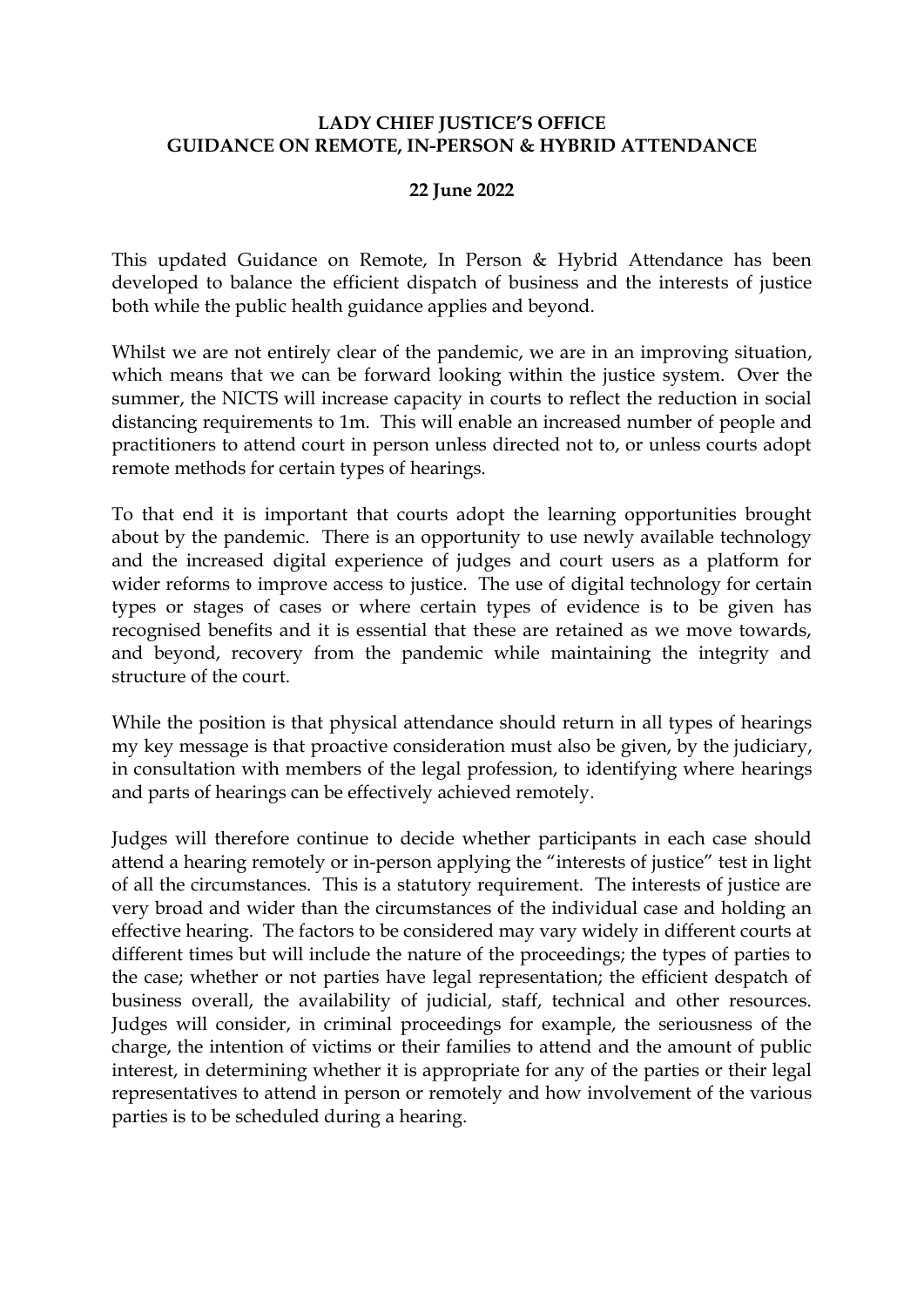This guidance, which will continue to apply when the social distancing requirement is removed, is intended to assist in promoting consistency and predictability of approach to the question of remote attendance in courts, whilst recognising the need for flexibility in individual cases to suit the specific proceedings/parts of proceedings.

Matters, which are generally suited to predominantly physical attendance include:

- Full, final or lengthy proceedings/parts of proceedings (for example those anticipated to take more than one hour to complete);
- Proceedings/parts of proceedings involving sensitive and/or complex matters, children or young persons, those requiring an interpreter, those where quantum is an issue; or some personal litigants;
- Proceedings/parts of proceedings requiring client instructions to be taken at regular intervals in the course of the proceedings;
- Proceedings/parts of proceedings where there is a challenge to substantive evidence or where the demeanour or credibility of a witness is important.

Proceedings/parts of proceedings in which a witness is to give evidence, whether in person or remotely, will normally require the legal representatives who is to examine or cross examine that witness to be present in court unless the court otherwise orders.

In general, it is considered that the following matters are suited to primarily remote attendance unless the court otherwise orders:

- Short or uncontroversial procedural business, such as mentions, reviews, directions, interlocutory applications, case management hearings or technical/administrative proceedings;
- Non-complex contested proceedings/parts of proceedings likely to take less than one hour;
- Proceedings/parts of proceedings that are mainly or fully by way of legal submissions or expert evidence;
- Where evidence is being given by medical, forensic and equivalent expert witnesses;
- Where the evidence is uncontested and both parties are represented;
- First appearances and bail applications. The necessity for transportation from a custody suite or prison to a court is not effective or efficient for short hearings;
- Where evidence is being given by professionals, such as health professionals, emergency medical staff, social workers, psychiatrists, psychologists and forensic scientists
- Where evidence may be given effectively from an appropriate remote evidence centre (RECs).
- Where PSNI officers are giving evidence, in appropriate cases at appropriate stages of proceedings;